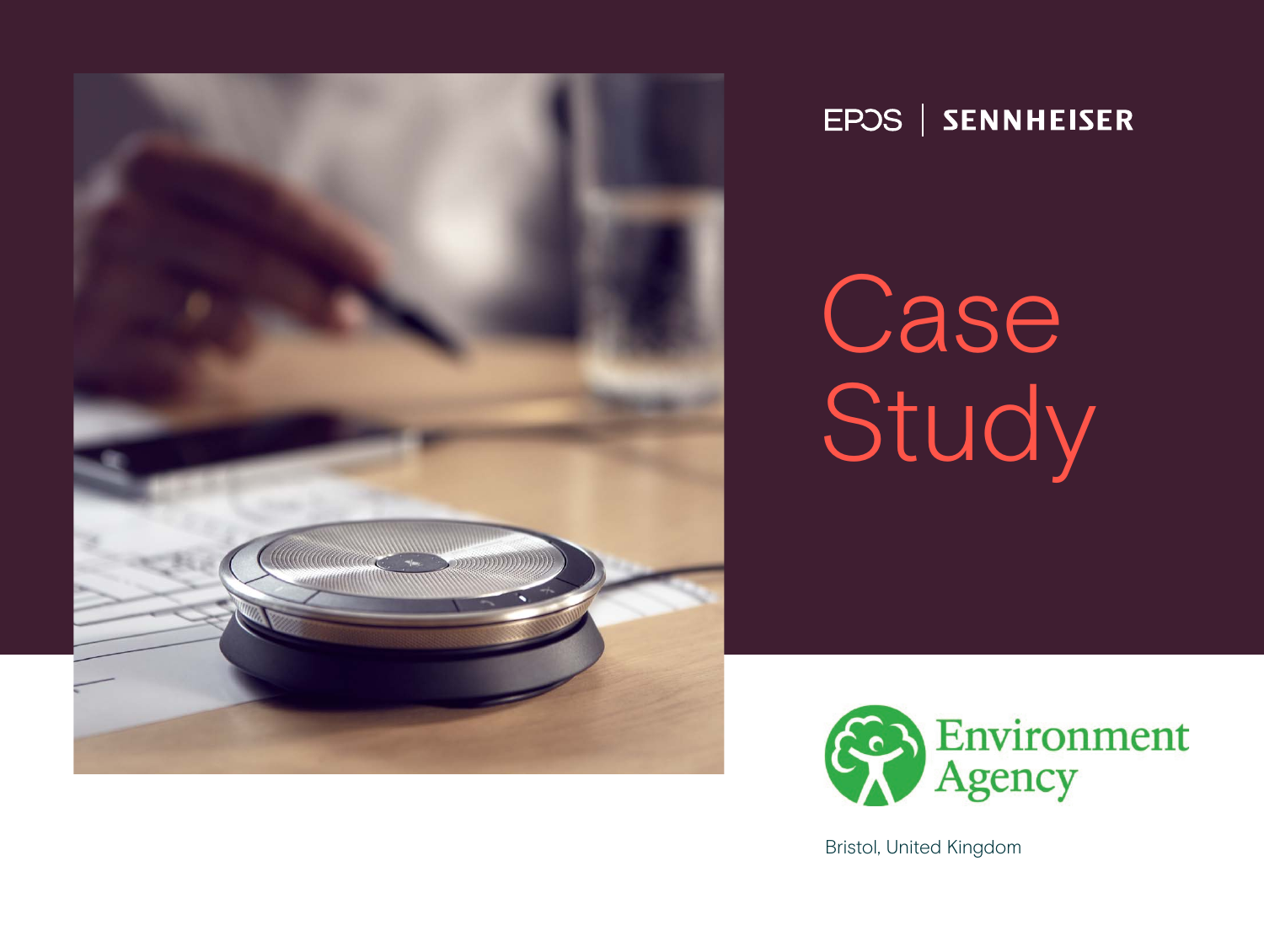

## "Your headset and speakerphone solutions came out on top in key areas of our testing"

### Ben Thomas Project manager - Environment Agency

### The Challenge

The UK Environment Agency is in the process of replacing its telephony service as part of a move from traditional PSTN delivery to a VoIP Unified Communications solution. The basic need to communicate effectively and flexibly is of paramount importance, and there is a strong focus on finding a solution that provides quality, clarity and usability while remaining cost-

### The Solution

The Environment Agency conducted an extensive in-house trial of a range of leading headsets and telephony equipment as part of its move to a Unified Communications and Cisco Jabber™ compatible workforce. The aim of the project was to promote interdependent communication between flexible, agile teams that could work from anywhere and with anyone, from employees to partners and customers. This process must be conducted effectively and fluidly, and so an endpoint solution to enable staff to do so while reflecting the dynamic nature of the revised operation was a must.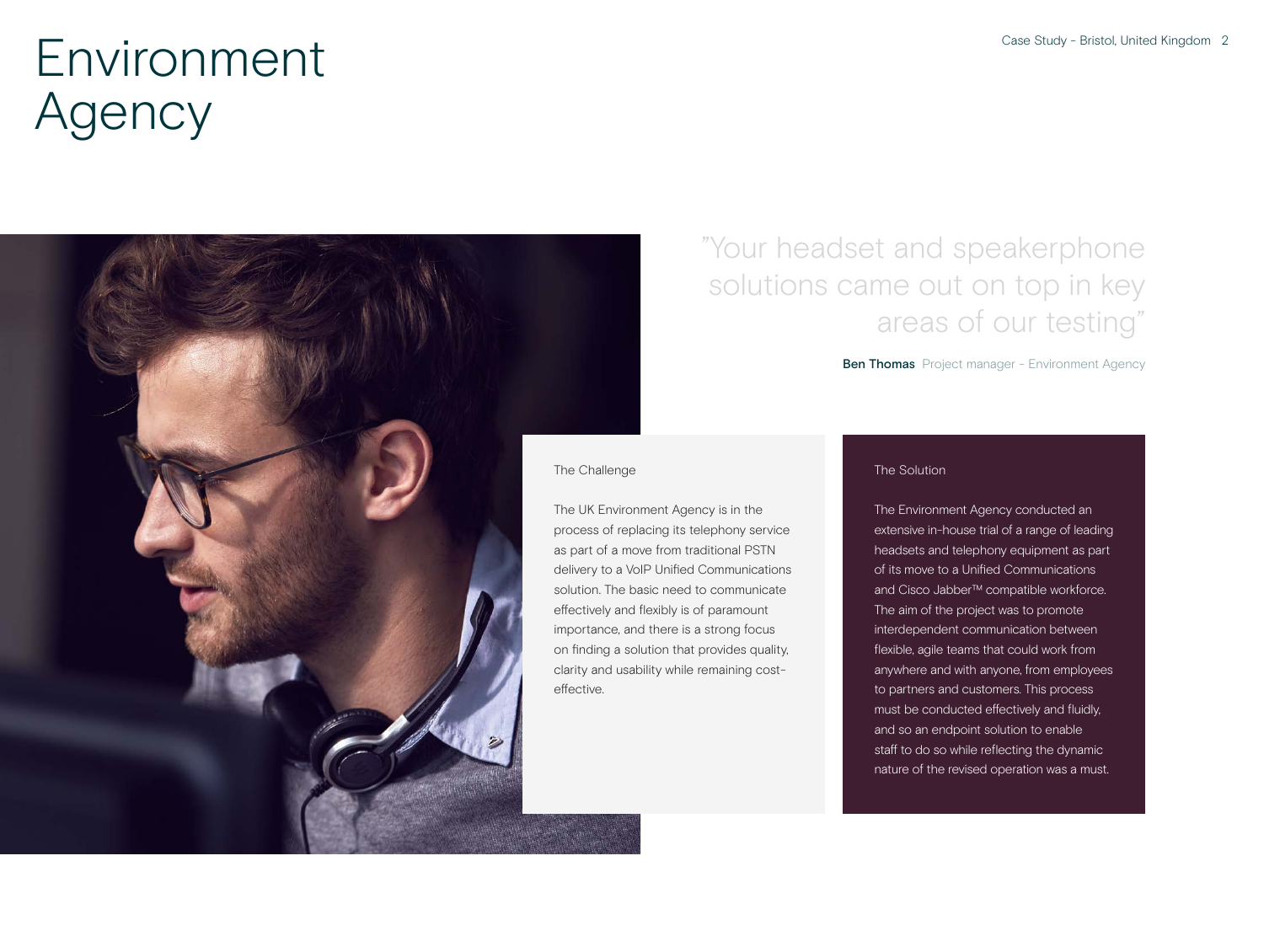The UK Environment Agency chooses our Enterprise Solutions after rigorous evaluation.

"We knew that our endpoint devices were an important part of the service. This is a business process change facilitiated by technology, so these devices had to be the same standard as the service we were creating." said Ben Thomas, Project Manager for the Environment Agency.

"We went to market to find out what was out there and narrowed it down to three key suppliers for an internal evaluation. We investigated each company's wired product, Bluetooth® product, and speakerphone product to cover the three main areas for desk based and mobile use."

The Environment Agency trialed the 3 following products from our Enterprise Solutions portfolio: IMPACT 660 - a wired dual-sided headset, ADAPT Presence – a wireless Bluetooth® headset and the Speakerphone EXPAND 20 - a portable, powerful speakerphone designed to be used both in the fixed and mobile office.

The IMPACT 660 was chosen due to, among other reasons, superb comfort for day long operation. As a dual sided headset designed for office professionals requiring, the combination

of comfort and quality, with effective noise cancellation for busy environments, made it the obvious choice.

It also opted for the ADAPT Presence Bluetooth® headset for flexible operation, long battery life and fast charging – key factors for busy professionals on the move.

Finally the EXPAND 20 Speakerphone was seen as the ideal accompaniment to extend its mobile office capabilities and deliver a solution that was equally at home in a fixed position or to carry when on the move.

Before being chosen by the Environment Agency, our products went through a rigorous testing procedure to ensure that only the most effective solutions were utilised at every stage of the process.

"We found that your headset and speakerphone solutions came out on top in key areas of our testing, often by a fair margin." said Ben Thomas. "Comfort was a key criteria with many staff attending to calls throughout the day. A warranty period that reflects the company's confidence in its product is a reassuring advantage."

"We also decided to look at the technology used in the build of the product – of the individual components, and make a judgement based on that.

## The Environment Agency's extensive criteria for evaluation

- Warranty period
- Cisco Jabber™
- compatibility
- Speaker
- Technology
- Sound Clarity
- Hearing Protection
- Microphone array
- Noise Cancellation
- Comfort
- Durability
- Safety
- Battery Life Quoted
- Battery Life Achieved
- Charge Time
- Case Provided
- Charger Provide
- Charger Type
- Comfort/Fit
- Visual On/Off
- Environmental
- Packaging
- Accessibility
- Project Management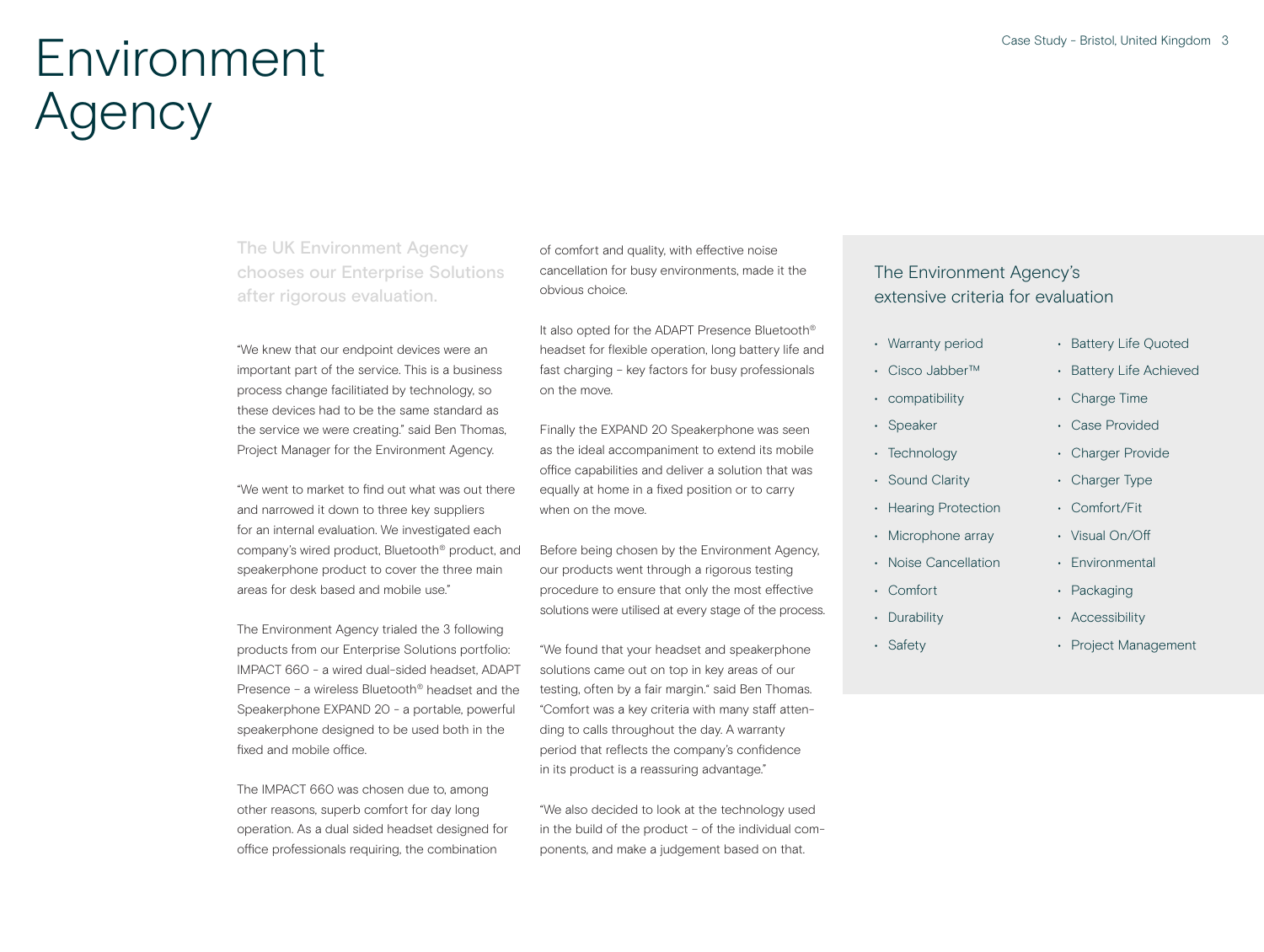Battery life was a very big factor for us – often you find that what the manufacturer says it is and what it actually is is very different, so during our own tests we managed to make a judgement on this – and did in fact find some significant differences between manufacturers' claims."

But it was not just comfort and quality that fell under the microscope during the Environment Agency's rigorous process. Our product solutions was also judged on factors that may not immediately seem important, but actually reflect a key part of an overall strategy to deliver in all areas of its product and service offerings – from development to delivery.

"Of course due to the nature of our business, we took a strong look at the environmental considerations each company takes with its products, including packaging, the materials that come with the device itself, fittings, the background of how the company operates and a number of other criteria. The Enterprise Solution products came out head and shoulders above the rest here

– they package products only with what you really need and of course the packaging itself is fully recycled."

"Similarly charge time is important e utilised between calls – the speed of charge and again we saw areas."

Finally, it was our dedication to customer support alongside our extensive portfolio of products that deliver consistent quality across the board that sealed the deal: "We also needed a strategic partner going forwards. Your Enterprise Solutions proved to us that it could be relied upon for both support and advice and a consistent, high product standard."

The Environment Agency is starting to roll out the new headsets and speakerphones across the organization.

## **Customer** Environment Agency

Products Installed IMPACT 660, ADAPT Presence & EXPAND 20

**Website** www.environment-agency.gov.uk

**Country** UK

Number of Employers Circa 10.000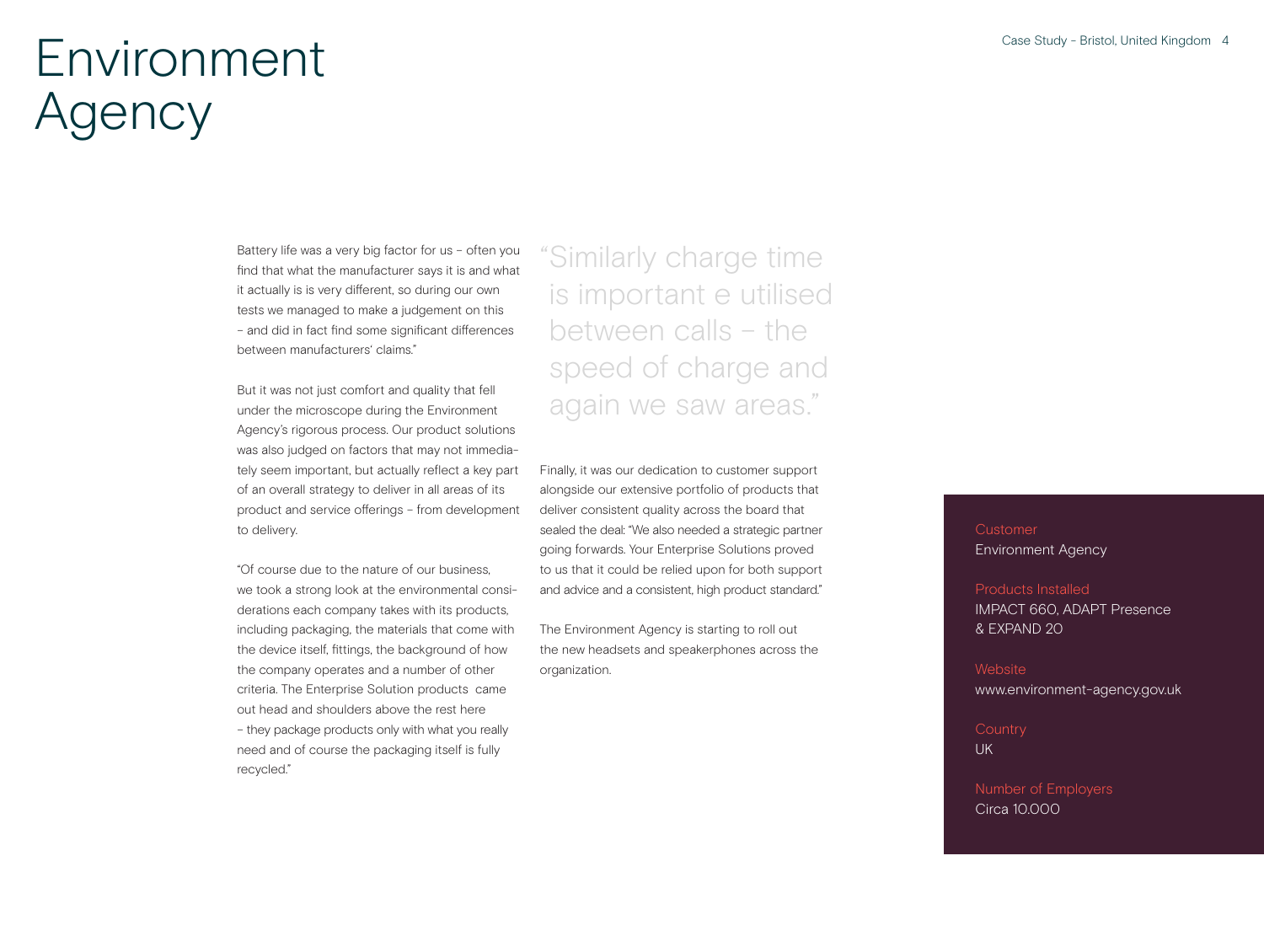

### IMPACT 660

The IMPACT 660 is a premium wired headset for all-day use with desk phones and softphones in busy call centers or offices. Built to withstand the rigors of the toughest jobs, it is designed for office professionals requiring superior call quality, durability and all-day comfort. It offers effective noise cancellation technology via an ultra noisecancelling microphone to protect against acoustic shock and sudden sound surges.

#### ADAPT Presence

ADAPT Presence is a wireless Bluetooth® headset for professionals on the road who demand consistently excellent communication both for themselves and the listener. It offers a number of unique and patented technologies such as ActiveGuard® that adapts seamlessly to background noise for crystal clear sound, powered by advanced speech technology to automatically adjust for wind noise to ensure the clearest possible audio outdoors to protect against acoustic shock. Multi-connectivity allows users to quickly switch between softphone and mobile calls, bringing seamless operation to a range of different devices and it offers up to 10 hours talk time between charges for full day performance on the move. The APADT Presence is optimised for Unified Communications to deliver excellent communication across a range of platforms and environments.





EXPAND 20

The EXPAND 20 Speakerphone enables business professionals to easily make personal or small-group conference calls on PC/ softphone in offices or when travelling, and doubles up as a portable high-fidelity speaker for listening to music on the move with a HD optimized sound profile. It provides 'plug in and talk' simplicity via mobile phone and PC and uses high definition sound quality, powered by EPOS Sound™ and echo cancellation to ensure an outstanding communications experience for user and listeners, replacing standard-quality PC and mobile phone speakers and microphones for conference calls.